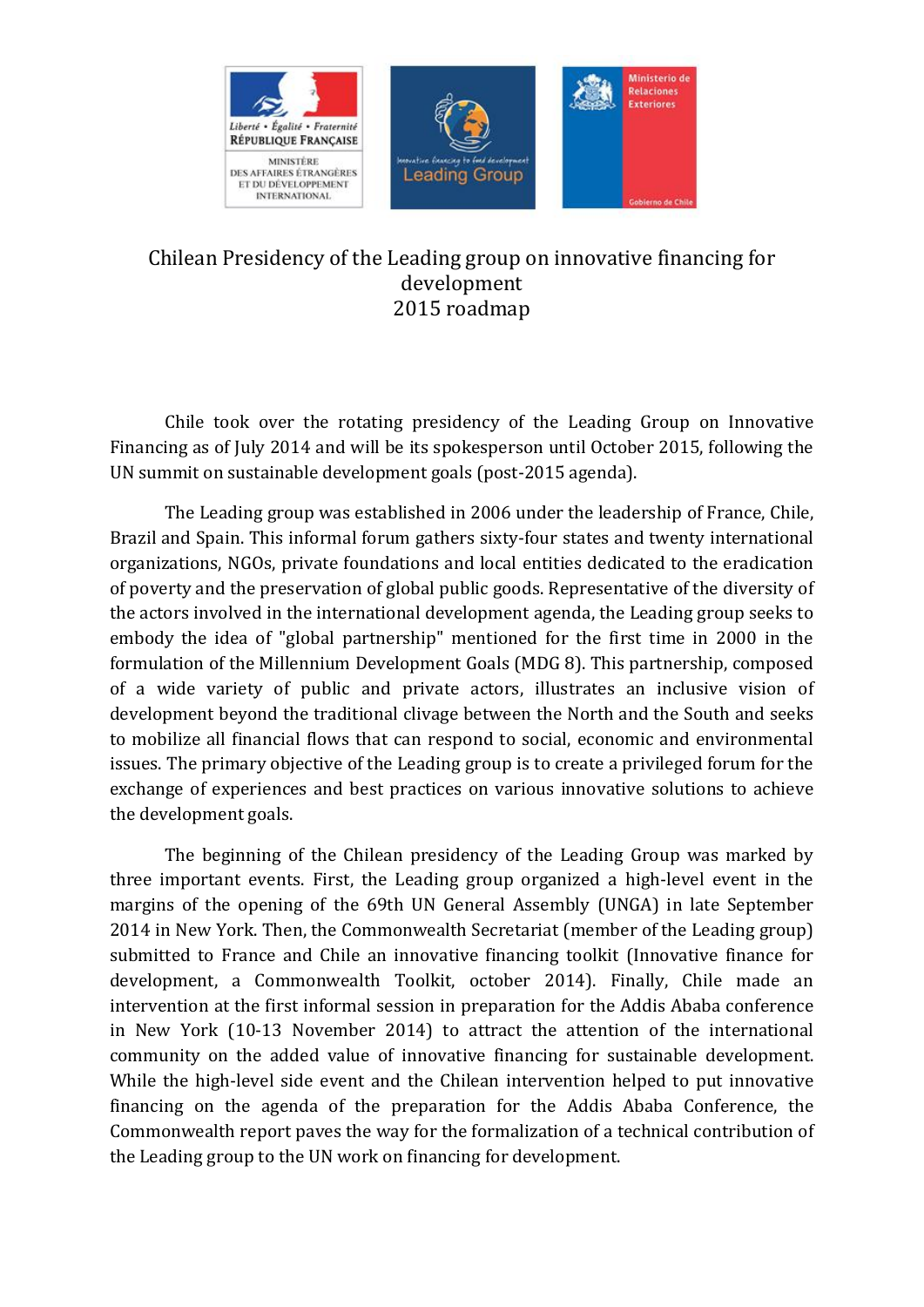#### *The Leading group's mission in 2015*

The year 2015 is a crucial year for development financing. At the request of the G77 countries, the international community agreed on the organization of a follow-up conference of the Monterrey (2002) and Doha (2008) conferences on financing for development. The event, to be held in Addis Ababa in July 2015, is the opportunity to clarify the overall strategy for a shift of paradigm in development financing to respond to sustainable development and climate needs. Innovative financing have a role to play in this process.

### **Chile's mandate is thus in line with the preparation of the Addis Ababa conference and the summit on sustainable development objectives.**

The Chilean Presidency will focus on four events during the year:

### 1. A technical meeting on the margins of the first official session of preparation for the Addis Ababa conference (January 28th, New York)

An informal meeting took place on January 28th at the French Mission to the United Nations in New York. It brought together the Leading group members to discuss concrete results that the group wishes to obtain at the Addis Ababa conference in terms of innovative financing.

While innovative financing is often mentioned in the international community discussions on development assistance, the lack of common understanding of the concept and the important number of existing initiatives makes difficult the realization of an engagement of development actors in the area of innovative financing. The mission of the Leading group on the way to Addis Ababa could be to highlight what innovative sources and mechanisms are most likely to contribute to the achievement of sustainable development goals and climate financing. It also allowed discussing the operational integration of innovative financing, and their dynamic, in the overall funding and implementation strategy of the development agenda to be adopted in Addis Ababa. This first meeting was also an opportunity to address important issues to be debated in the preparation of Addis (differentiation sources / mechanisms idea toolbox; role of the private sector, etc.) and explore concrete examples of initiatives to be promoted based on the evaluation methodology conducted by the Commonwealth namely.

#### 2. A thematic meeting on the context of the regional seminar of ECLAC (March 11-13, 2015, Santiago, Chile)

The Chilean Presidency wishes to organize in the context of the regional seminar of the United Nations Economic Commission for Latin America and the Caribbean (ECLAC) a thematic meeting on innovative financing on March 11 in Santiago, Chile. This event would raise awareness of new Latin American partners (little represented in the Leading group) on the added value of innovative financing for sustainable development.